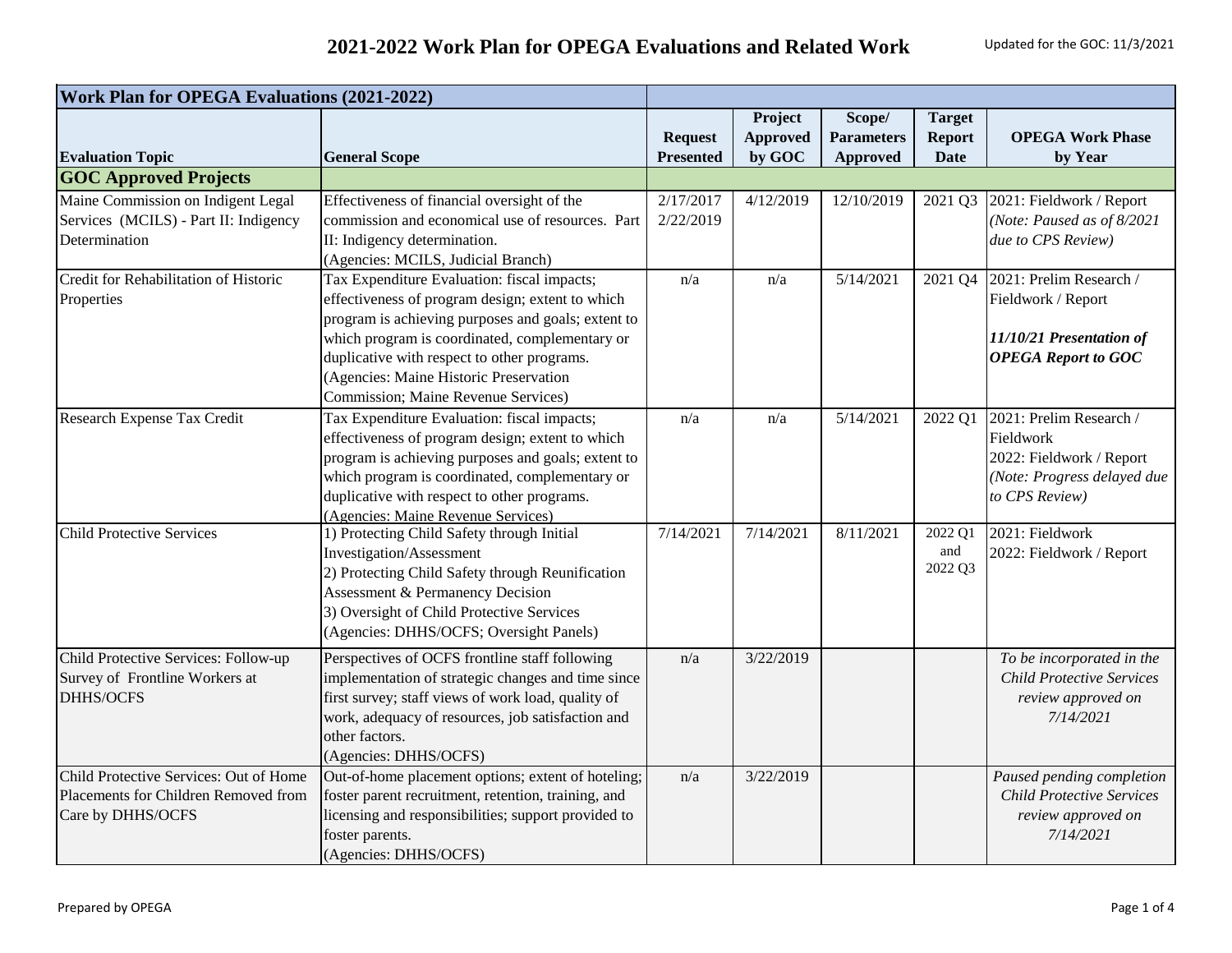| <b>Work Plan for OPEGA Evaluations (2021-2022)</b> |                      |                  |          |                   |               |                         |  |
|----------------------------------------------------|----------------------|------------------|----------|-------------------|---------------|-------------------------|--|
|                                                    |                      |                  | Project  | Scope/            | <b>Target</b> |                         |  |
|                                                    |                      | <b>Request</b>   | Approved | <b>Parameters</b> | <b>Report</b> | <b>OPEGA Work Phase</b> |  |
| <b>Evaluation Topic</b>                            | <b>General Scope</b> | <b>Presented</b> | by GOC   | Approved          | Date          | by Year                 |  |
| <b>Upcoming Projects - Tax Expenditure Review</b>  |                      |                  |          |                   |               |                         |  |
| <b>Shipbuilding Facility Credit</b>                |                      | n/a              | n/a      |                   |               |                         |  |
| Tax Benefits for Media Production                  |                      | n/a              | n/a      |                   |               |                         |  |
| Companies                                          |                      |                  |          |                   |               |                         |  |
| Information to Support 2021 Expedited              |                      | n/a              | n/a      | n/a               | 2021 Q4       | 2021: Research / Report |  |
| <b>Reviews by Taxation Cmte: Conformity</b>        |                      |                  |          |                   |               |                         |  |
| with Internal Revenue Code & Inputs to             |                      |                  |          |                   |               |                         |  |
| <b>Tangible Products Exemptions</b>                |                      |                  |          |                   |               |                         |  |
| Information to Support 2022 Expedited              |                      | n/a              | n/a      | n/a               | 2022 O4       | 2022: Research / Report |  |
| Reviews by Taxation Cmte: Necessity of             |                      |                  |          |                   |               |                         |  |
| Life Exemptions                                    |                      |                  |          |                   |               |                         |  |

## **Record of GOC Approvals and Amendments to Work Plan for OPEGA Evaluations**

03/26/2021: GOC Approved 2021-2022 Work Plan for OPEGA Evaluations 07/14/2021: GOC Approved Addition of new review of Child Protective Services to Work Plan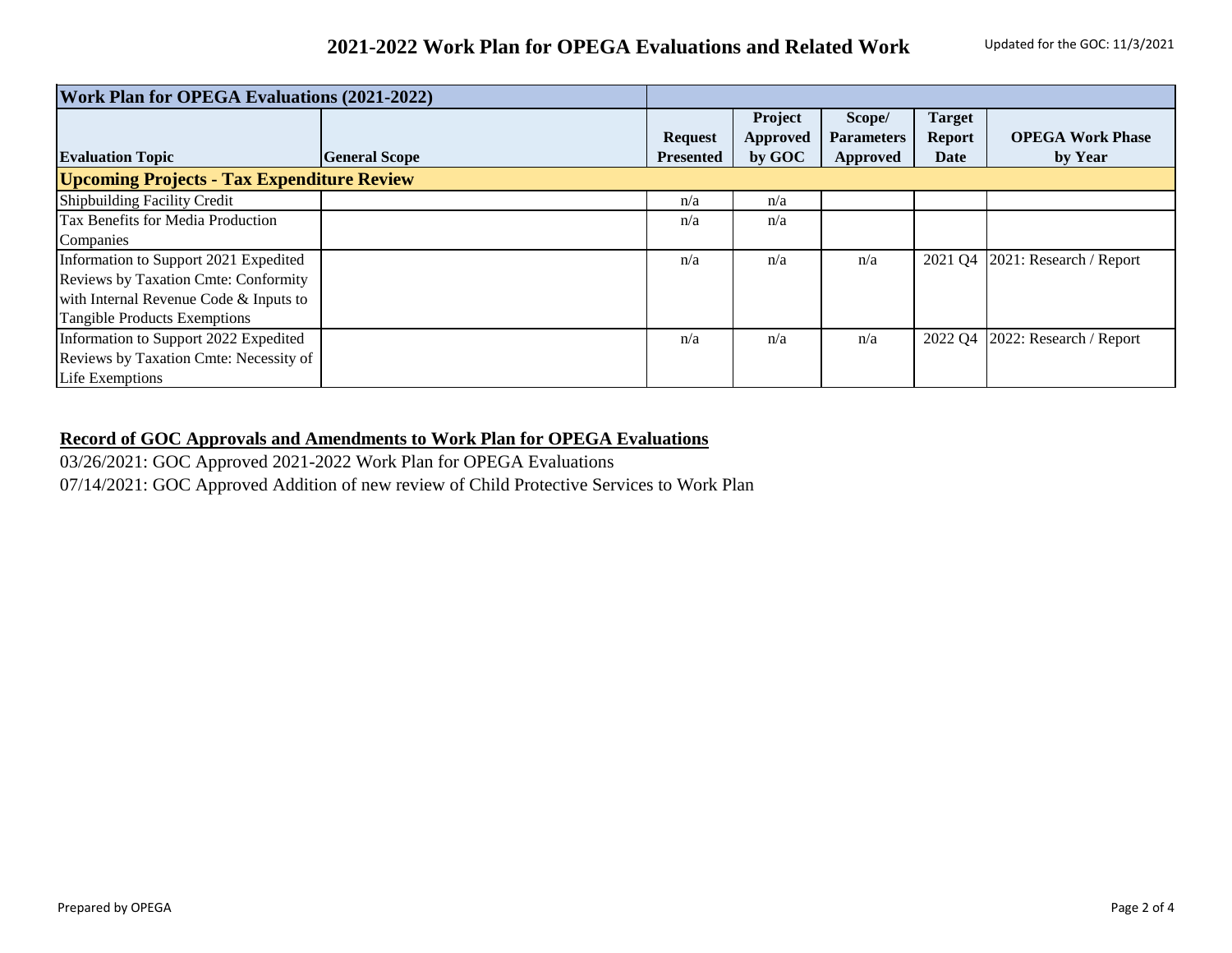## **2021-2022 Work Plan for OPEGA Evaluations and Related Work** Updated for GOC: 11/3/2021

| <b>Recently Completed Evaluations (2021-2022)</b>               |                  |                |                |                       |                                                                                                                                                                                                                                                                                                                                                                                                                                                                                                                                                           |                     |
|-----------------------------------------------------------------|------------------|----------------|----------------|-----------------------|-----------------------------------------------------------------------------------------------------------------------------------------------------------------------------------------------------------------------------------------------------------------------------------------------------------------------------------------------------------------------------------------------------------------------------------------------------------------------------------------------------------------------------------------------------------|---------------------|
|                                                                 | <b>Report</b>    | <b>Public</b>  | <b>Work</b>    | GOC                   |                                                                                                                                                                                                                                                                                                                                                                                                                                                                                                                                                           | Link to             |
| <b>Evaluation Topic</b>                                         | <b>Presented</b> | <b>Comment</b> | <b>Session</b> | <b>Vote</b>           | <b>Follow-up Actions by GOC</b>                                                                                                                                                                                                                                                                                                                                                                                                                                                                                                                           | <b>Report</b>       |
| Maine Commission on Indigent<br>Legal Services (MCILS) - Part I | 11/9/2020        | 2/12/2021      | 2/12/2021      | 2/12/2021<br>Endorsed | 2/12/21 - GOC requested billing data assessment from<br>OPEGA; requested GOC Chairs meeting with State<br>Auditor; requested quarterly reporting from MCILS for<br>rest of 130th Legislature (letter to MCILS 3/10/21)<br>3/26/21 - Requested OPEGA to coordinate meeting with<br>State Auditor and MCILS to discuss assistance State<br>Auditor may provide (meeting 4/8/21)<br>6/4/21 - MCILS delivered first quarterly update to GOC;<br>State Auditor also attended and spoke to discussions<br>with MCILS<br>9/8/21 - MCILS second quarterly update. | Click for<br>Report |
| Pine Tree Development Zones-<br><b>Limited Scope Review</b>     | 11/20/2020       | 2/26/2021      | 2/26/2021      | 2/26/2021<br>Endorsed | $2/26/21$ – GOC requested DECD to respond to four<br>questions; sent letter to DECD (3/11/21).<br>4/13/21 - Responses received from DECD<br>4/23/21 - Commissioner Johnson presented responses<br>and answered questions                                                                                                                                                                                                                                                                                                                                  | Click for<br>Report |
| Maine Citizen Initiative Process                                | 6/25/2021        | 8/11/2021      | 8/11/2021      | 8/11/2021<br>Endorsed | 8/11/21 - GOC voted to send letter to VLA committee<br>referring the report to them for consideration of the<br>identified opportunities for improvement and submit<br>legislation as deemed appropriate.                                                                                                                                                                                                                                                                                                                                                 | Click for<br>Report |
| Maine Seed Capital Tax Credit                                   | 8/11/2021        | 9/8/2021       | 9/8/2021       | 9/8/21<br>Endorsed    | 9/8/21 - GOC voted to send a letter to FAME to: request<br>FAME provide an action plan to address the<br>Recommended Management Action on pp.28-29 of<br>report; invite FAME to provide comment on defining<br>goals and success as described under Recommended<br>Legislative Actions on pp. 25-27 of report; request that<br>FAME follow-up on the requests made by Senator<br>Bennett during Public Comment; and request FAME<br>report back to the GOC at the 11/10/21 meeting.                                                                       | Click for<br>Report |